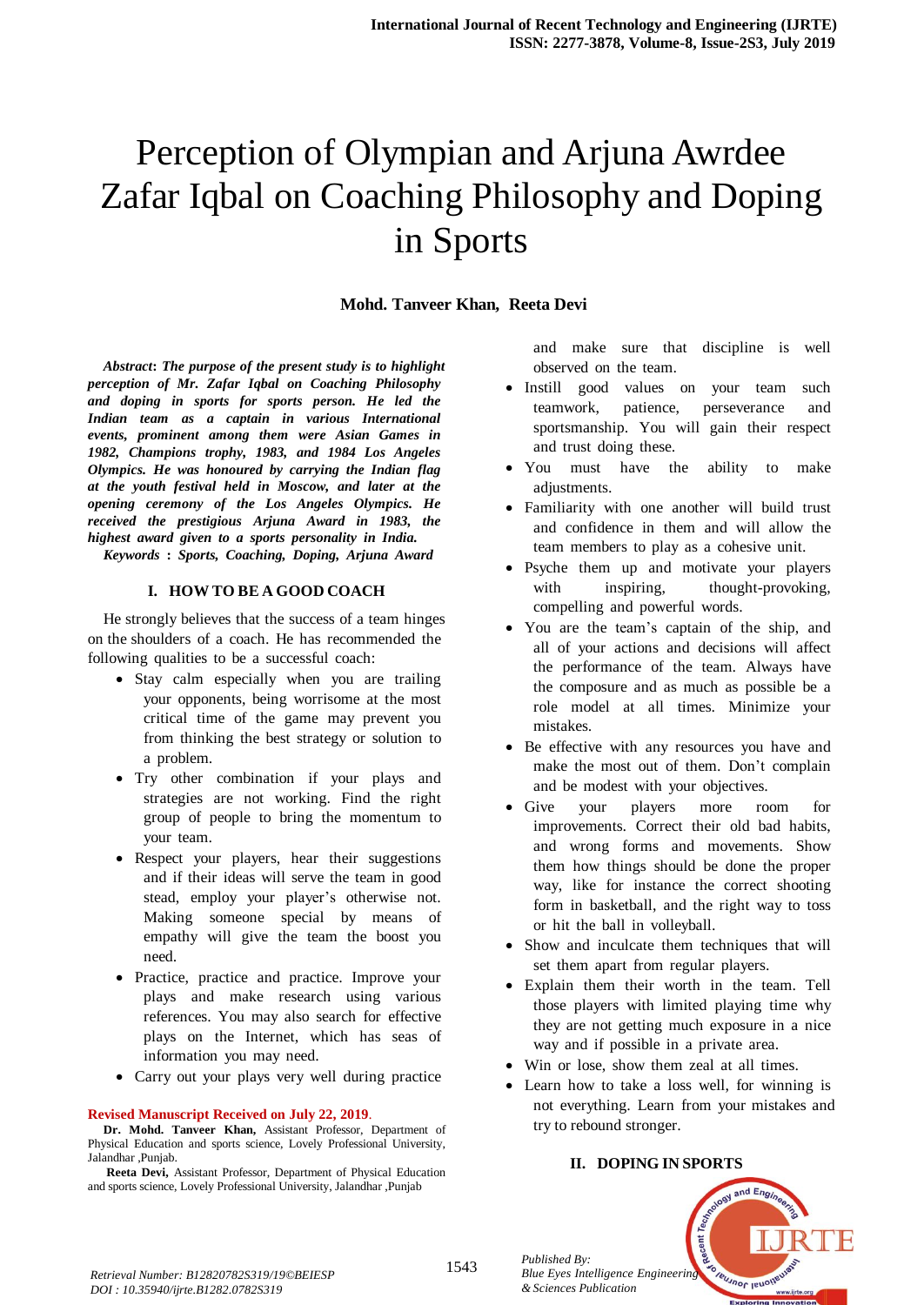He observed that in the recent years, use of performance enhancing drugs by professional sportspersons have increased dramatically. Various drugs and steroids are used by sportspersons to improve their performance, reaction time, mental concentration, physical strength etc but most of them ultimately pay a very heavy price for these fleeting benefits often with their own life or lifelong humiliation.

He contended that sports is not a contest of medical and pharmaceutical research and there should be no space for any kind of performance enhancing drugs and anabolic steroids in sports to ensure a level playing field to all the participants. In a fit of rage and under the immense pressure to perform from the coach and the country alike, most of the times, the athlete compromises with his own  $l$ ife.

With a happy heart, he asserted that it is a matter of great concern and shame that the Indian athletes' recent achievements in commonwealth Games have been obliterated by a doping scandal. The recent successes had given a hope to the Indian fans of athletics that India will figure in medal tally with higher ranking, but unfortunately that dream may remain still far fetched. For it, not only the athletes, but also the coaches and the administrators are responsible. As all are in lure of money, name and fame and enduring influence over the sports bodies, resort to short term measures. He further emphasized that if we want to see that the confidence of the New India should reflect in sports as well, the government will also have to come out with an effective sports policy with far sighted impacts. For it, the active cooperation of the elite sportspersons who have set examples with their exemplary behavior will also have to be taken into consideration.

He proudly praised that hockey players the world over, are free from this dreaded practice of employing unethical means for enhancing performance and endangering their health and well being for temporary and fleeting benefits.



1544 *Published By: Blue Eyes Intelligence Engineering & Sciences Publication*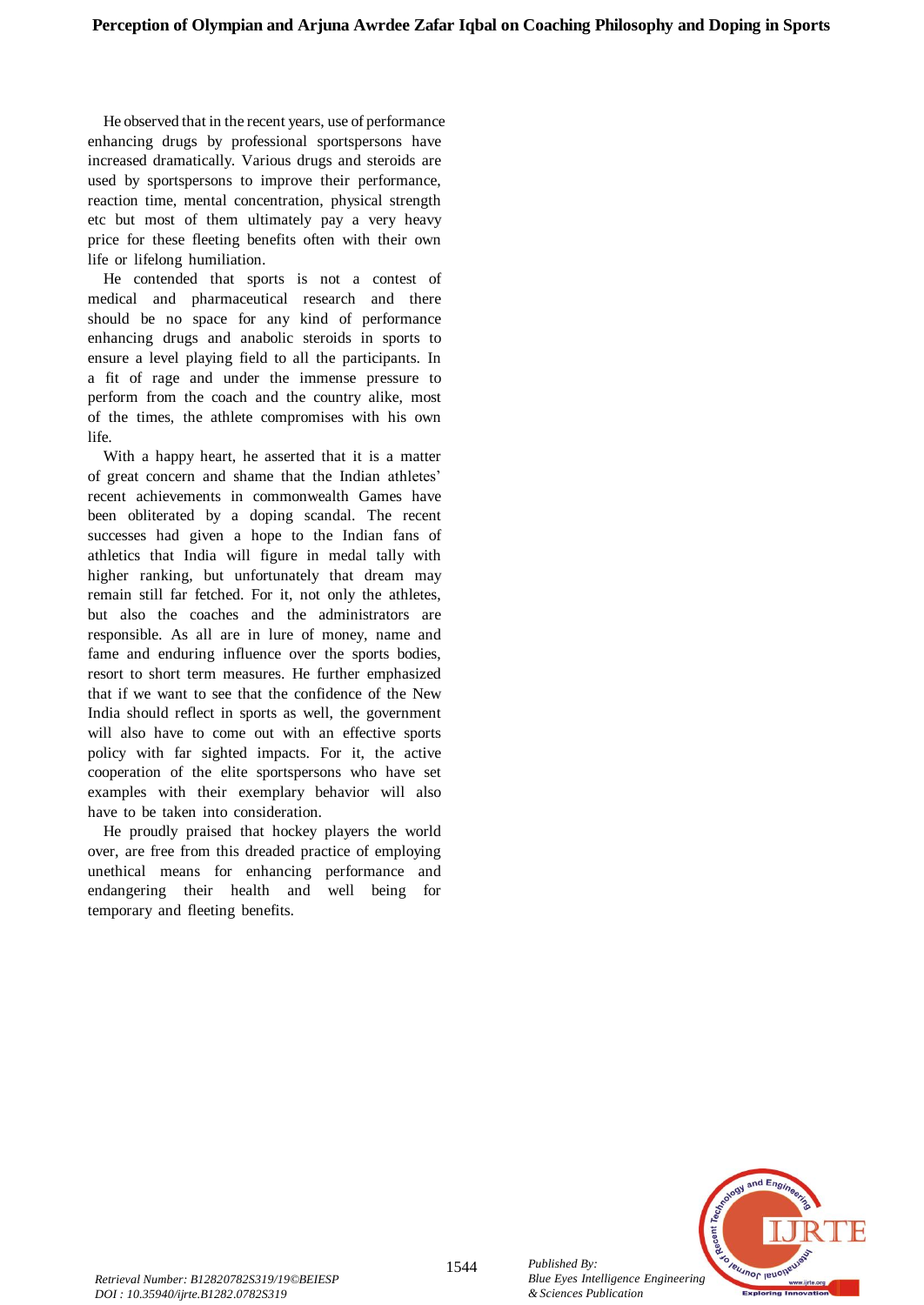| SI.<br>No.     | <b>Statement</b>                                                                                                                                                                                                                                      | <b>Strongly</b><br>Agree | Agree         | <b>Undecide</b><br>d | <b>Disagre</b><br>e | <b>Strongly</b><br><b>Disagree</b> |
|----------------|-------------------------------------------------------------------------------------------------------------------------------------------------------------------------------------------------------------------------------------------------------|--------------------------|---------------|----------------------|---------------------|------------------------------------|
| $\mathbf{1}$   | Stay calm especially when you are trailing your<br>opponents, being worrisome at the most critical time of<br>the game may prevent you from thinking the best strategy<br>or solution to a problem.                                                   | 93.50%                   | 06.50<br>$\%$ | $-$                  | $---$               | $---$                              |
| $\overline{2}$ | Try other combination if your plays and strategies are not<br>working. Find the right group of people to bring the<br>momentum to your team.                                                                                                          | 83.33%                   | 16.66<br>$\%$ | $---$                | $---$               | $---$                              |
| 3              | $\triangleright$ Respect your players, hear their suggestions and if<br>their ideas will serve the team in good stead, employ<br>your player's otherwise not. Making someone<br>special by means of empathy will give the team the<br>boost you need. | 70.81%                   | 29.18<br>$\%$ | ---                  | ---                 | $---$                              |
| $\overline{4}$ | > Practice, practice and practice. Improve your plays and<br>make research using various references. You may<br>also search for effective plays on the Internet, which<br>has seas of information you may need.                                       | 60.00%                   | 28.00<br>%    | 06.00%               | 04.00%              | 02.00%                             |
| 5              | > Carry out your plays very well during practice and<br>make sure that discipline is well observed on the<br>team.                                                                                                                                    | 60.53%                   | 35.87<br>$\%$ | 02.69%               | $ -$                | 00.89%                             |
| 6              | Instill good values on your team such teamwork,<br>patience, perseverance and sportsmanship. You will gain<br>their respect and trust doing these.                                                                                                    | 72.96%                   | 25.75<br>%    | 01.28%               | $\overline{a}$      | $---$                              |
| $\tau$         | You must have the ability to make adjustments.                                                                                                                                                                                                        | 37.68%                   | 40.20<br>$\%$ | 21.10%               | 01.00%              | $---$                              |
| 8              | Familiarity with one another will build trust and<br>confidence in them and will allow the team members to<br>play as a cohesive unit.                                                                                                                | 59.63%                   | 29.35<br>$\%$ | 11.00%               | $---$               | $---$                              |
| 9              | Psyche them up and motivate your players with inspiring,<br>thought-provoking, compelling and powerful words.                                                                                                                                         | 62.78%                   | 30.49<br>$\%$ | 06.72%               |                     |                                    |
| 10             | You are the team's captain of the ship, and all of your<br>actions and decisions will affect the performance of the<br>team. Always have the composure and as much as<br>possible be a role model at all times. Minimize your<br>mistakes.            | 70.81%                   | 29.18<br>$\%$ | $---$                | $---$               | $---$                              |
| 11             | Be effective with any resources you have and make the<br>most out of them. Don't complain and be modest with<br>your objectives.                                                                                                                      | 75.75%                   | 19.04<br>$\%$ | 05.19%               |                     |                                    |

# **Table 1: Opinion Rating Score in Percent (%) about How to be a Good Coach by Zafar Iqbal**



*Published By:*

*& Sciences Publication*